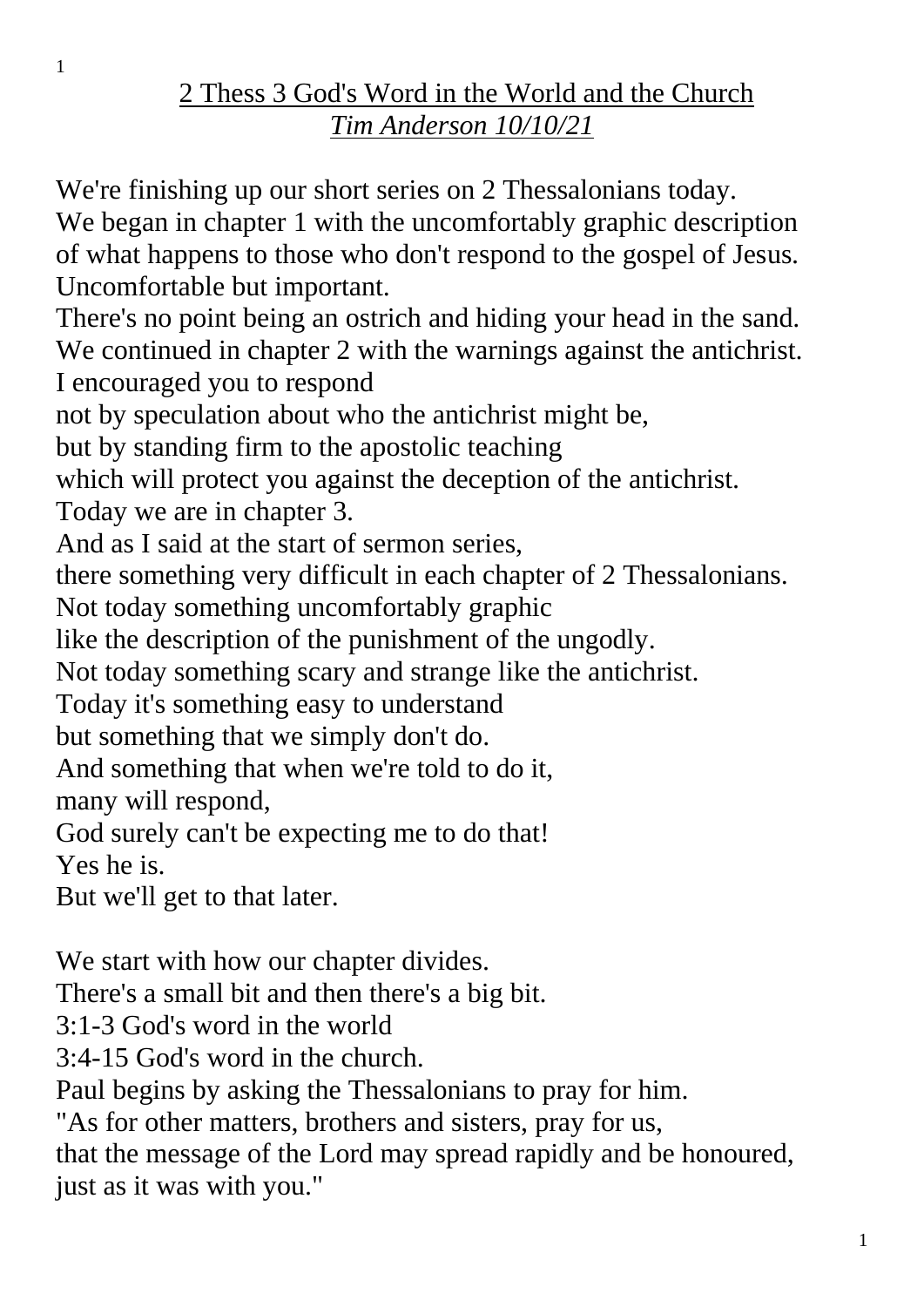$\overline{2}$ When Paul asks the Thessalonians to pray for him, he's asking for them to pray for the success of his gospel ministry. He'd only spent three weeks with the Thessalonians before he was run out of town. Their church was a testimony to the power of God to build his church. And what Paul wants them to pray is that God would be similarly powerful and active in his future ministry. He's been in Corinth. He plans to visit Rome and after that maybe to travel to Spain to preach there. He'd love them to pray that the response to the gospel would be like it was amongst the Thessalonians. He also wants them to pray for his protection. "And pray that we might be delivered from wicked and evil people, for not everyone has faith." When Paul goes into a city to preach, inevitably there are problems. It might be the Jews in the synagogue who run him out of town because they don't want him stealing their members. It might be the local manufacturers of silver idols like it was in Ephesus. They got mad at Paul because he was costing them business. Wherever Paul goes he runs into some form of violent opposition. Sometimes he ends up in jail. Sometimes he gets beaten or stoned. Sometimes he just has to disappear at night and move on to the next town. And so he asks the Thessalonians to pray for his protection. Not because he wants a comfortable life, but because it's important that the message of the Lord gets out. Paul's next concern is that in asking the Thessalonians to pray for his safety,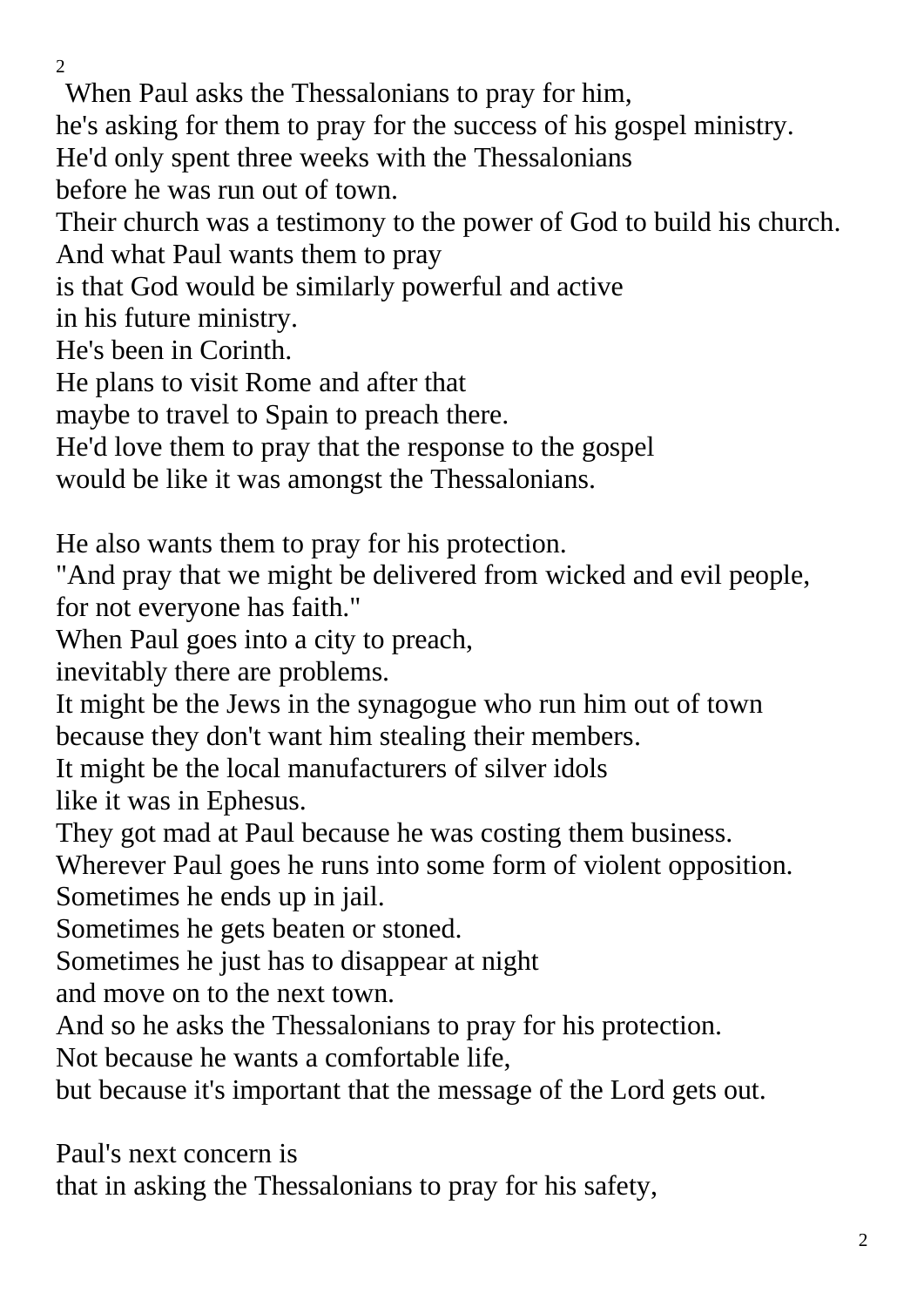They may fear for their own safety. So he reassures them of God's faithfulness to keep his people safe from the evil one. 3:3 "But the Lord is faithful, and he will strengthen and protect you from the evil one."

That's God's word in the world. It's in proclaiming the gospel that lives are changed and people are saved for eternity. But God's word doesn't finish its work once we are saved. God continues to use his word to change us, to remake us in the image of the Lord Jesus. This is God's word in the church, the subject of the rest of the chapter.

How does God put his word to work in the church?

Through the words of the apostle himself.

Paul is not at all shy about claiming great authority for his words.

Listen to how authoritative Paul's tone is.

v4 "We have confidence in the Lord

that you are doing and will continue to do the things we command." v6 "In the name of the Lord Jesus Christ, we command you, brothers and sisters,"

v10 "For even when we were with you, we gave you this rule".

v12 "Such people we command and urge in the Lord Jesus Christ"

v14 "Take special note of anyone

who does not obey our instruction in this letter."

He has the tone of a regimental sergeant major.

He speaks and he expects that the Thessalonians will obey.

Now the question immediately arises in our minds,

"What on earth do we do with that in the church today?"

If Paul can dish out orders to a church he planted,

can someone who plants a church today do the same thing?

Can the bishop dish out orders like that?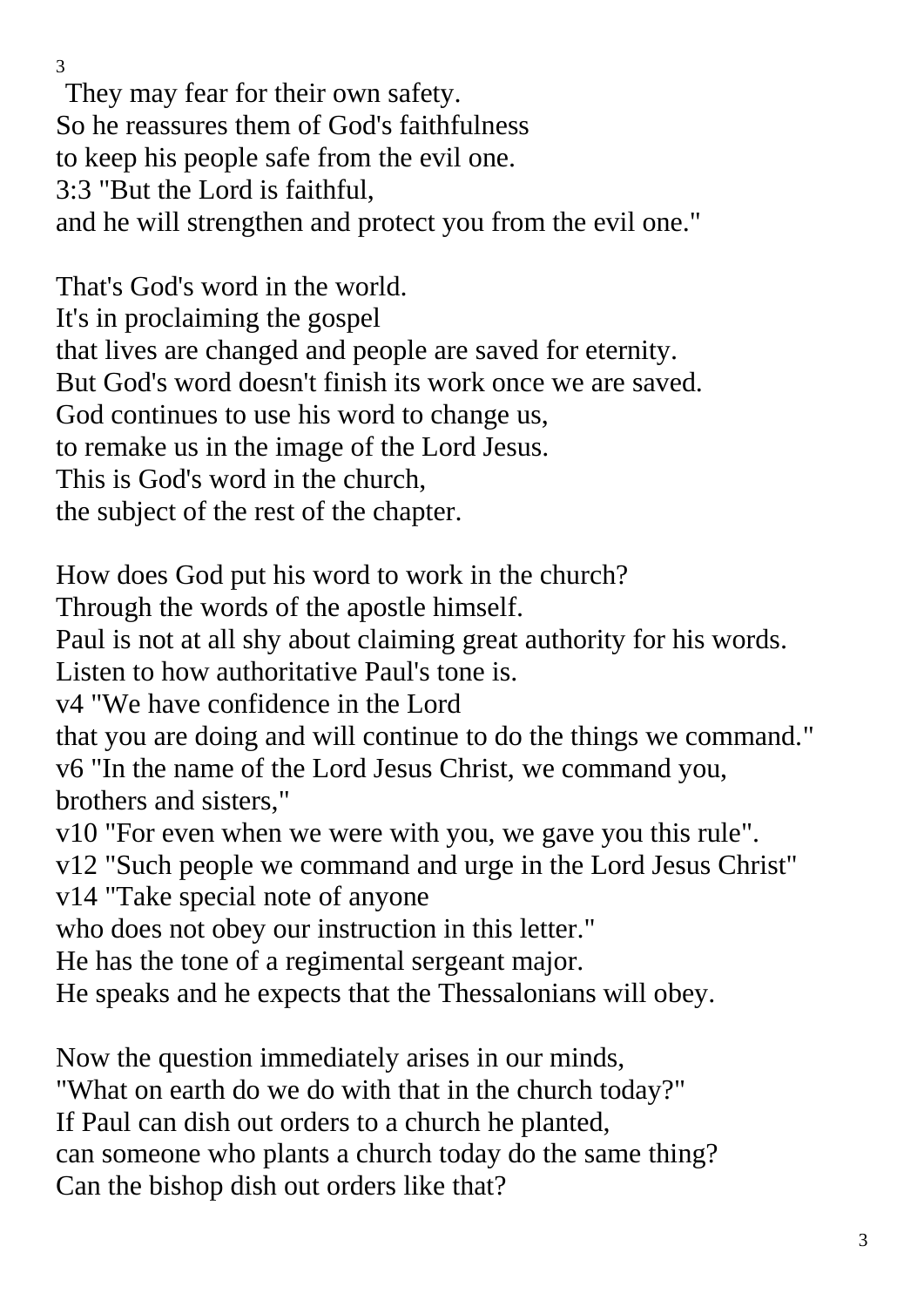Or the pastor of the church?

And if you are an Australian like me, you want to shout 'No'.

And I think that's the right answer.

But we have to work out why it's the right answer,

because there's no question Paul speaks into the Thessalonian church with full authority.

These people are Christians too.

They have God's Holy Spirit in them making them more like Jesus. These are the people the prophet Jeremiah spoke about when he said,

Jer 31:34 "No longer will they teach their neighbour,

or say to one another, 'know the Lord,'

because they will all know me,

from the least of them to the greatest," declares the Lord.

These are the people the apostle John spoke about when he said,

1 Jn 2:27 "As for you,

the anointing you received from him remains in you,

and you do not need anyone to teach you."

And yet despite that,

the apostle addresses them in a very clear authoritative manner.

What's going on?

Well there are a couple of things we should realise.

1. We can't equate the way Paul speaks to the church,

with the way church leaders speak to the church today.

Paul is an apostle, church leaders today are not.

In some traditions, people call members of the church today apostles. They are not.

At least not in the sense of Paul and the 12 apostles in the Bible.

There is some very instructive writing from Ignatius of Antioch.

Ignatius was bishop of Antioch in Syria and the early second century.

That is he was just a generation after the last of the apostles died.

The apostle John died in the nineties.

Ignatius was arrested and taken to Rome to be executed.

On his way to Rome, he wrote seven letters to the churches.

In his letter to the church in Rome he said,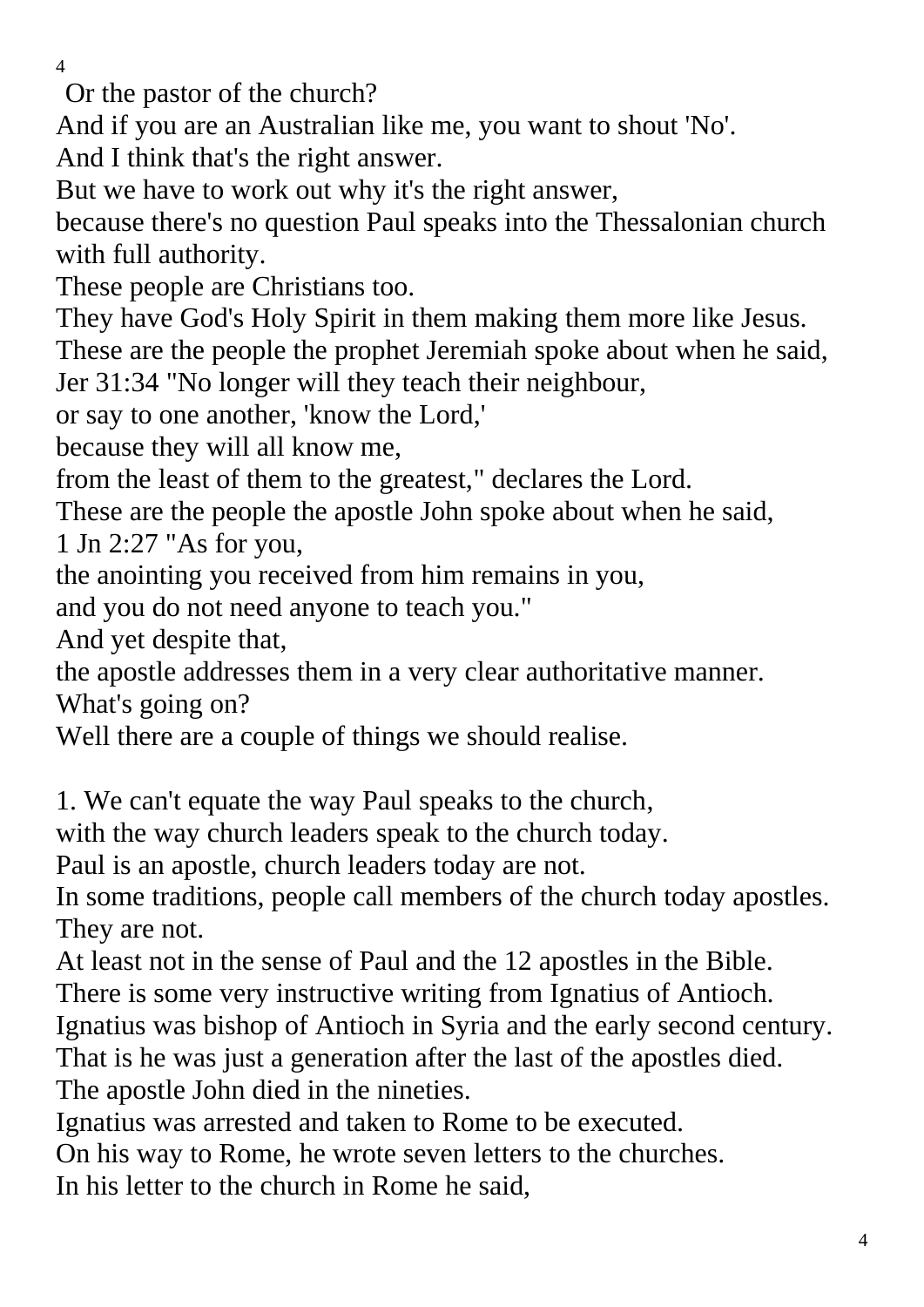"I do not give you orders like Peter and Paul.

They were apostles.

I am a convict."

Now he was a bishop, a revered bishop in the early church.

But he was not an apostle.

He lacked an apostle's authority to give commands.

Church leaders today can't give commands the way the apostles did. Or at least they shouldn't.

2. But Paul still speaks to the church with the same authority today that he spoke to the Thessalonians.

Why is it that the prophet Jeremiah can prophesy

about a day when everyone of God's people

will be competent to instruct themselves?

Because God will reveal his will through his apostles

and we will all have copies of the Bible

and be able to read them for ourselves.

And the Holy Spirit will illumine our minds as we read the Scriptures. Paul speaks with authority

because it is through his words that we come to know God's will.

OK so what is it that Paul is commanding with such authority?

3:6 "In the name of the Lord Jesus Christ,

we command you brothers and sisters,

to keep away from every believer who is idle and disruptive

and does not live according to the teaching you received from us."

Paul's issue is basically slackers in the congregation.

Not people who won't help out with the dishes after church morning tea. He means people who won't work full stop.

It seems that some of them were convinced

that Jesus' return was going to happen so soon,

that they thought they didn't need to work anymore.

And if people don't work,

that gives them plenty of free time.

So the slackers were also becoming busybodies with their free time.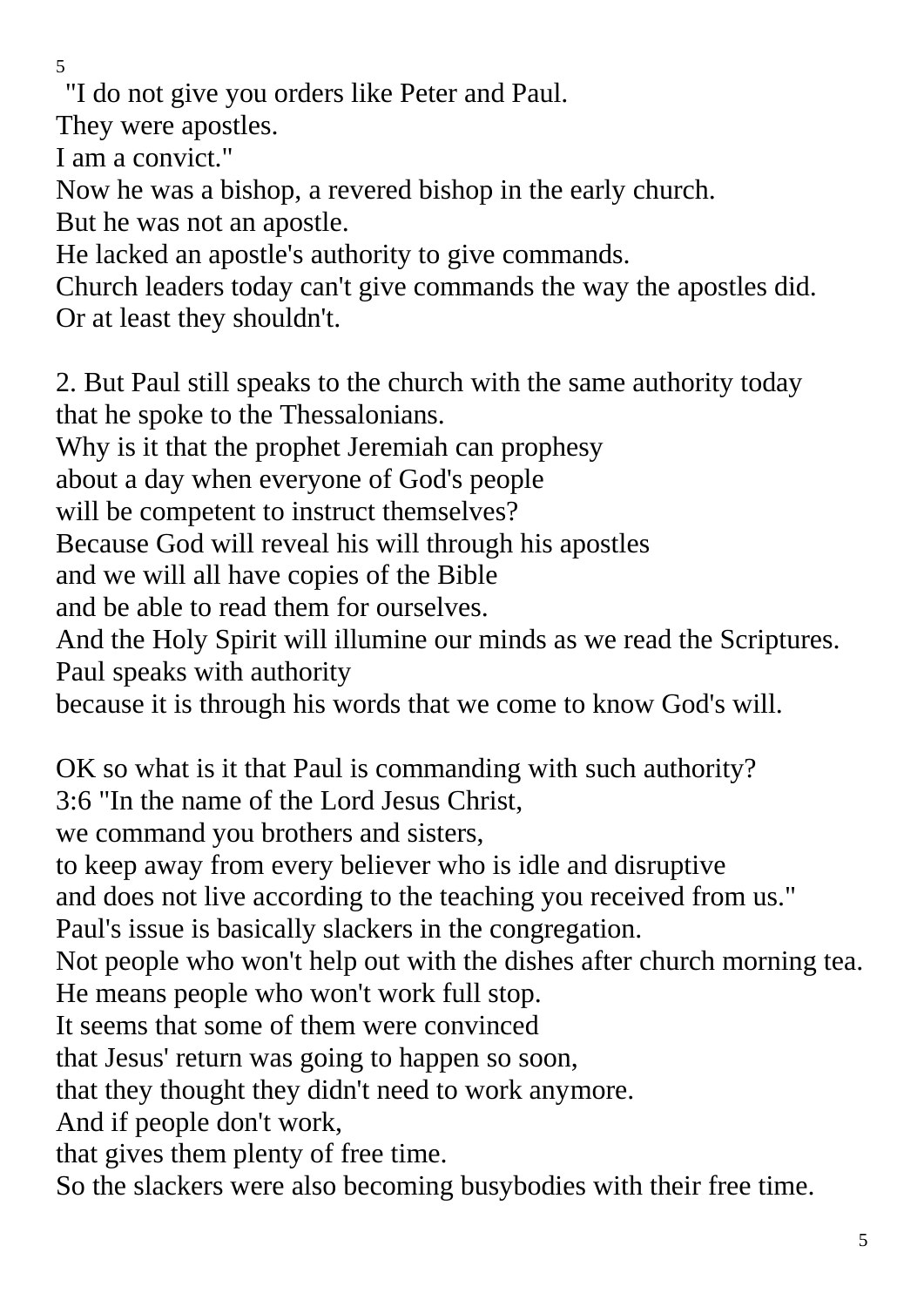Paul's command to the congregation in the face of this poor behaviour is simple. 3:10 "The one who is unwilling to work shall not eat." And he held up his own example of working hard with his hands to support himself when he was in Thessalonica.

Apart from the first three years of my ministry when I was at St Matthew's Prahran. most of my ministry has been in congregations where the majority of people were retired. That is the last 16 years of my ministry, the bulk of my church have been retired. It has seems kind of hard to know how to preach a passage about the importance of work to those whose days in the workforce were behind them. But I was struck by inspiration. There are actually different ways to be retired. You can be retired and productive or retired and self indulgent. And so Paul's command actually applies to the retired just as much as to those who are working age or indeed school age. I've been impressed by the grandparents I've noticed during this pandemic who have picked up child care responsibilities for their grand children when the child care centres have been closed. I'm always impressed by those who beaver away at useful activities in their retirements: whether that's folk in the Op Shop, or helping with play group, or volunteering at WPCS, mentoring a Kid's Hope child, leading a Bible Study, serving on PC, or mowing the church lawns. John Stott wrote a book while has was in a nursing home. His mind was still exceptionally sharp when he was 86, even when his body was failing him.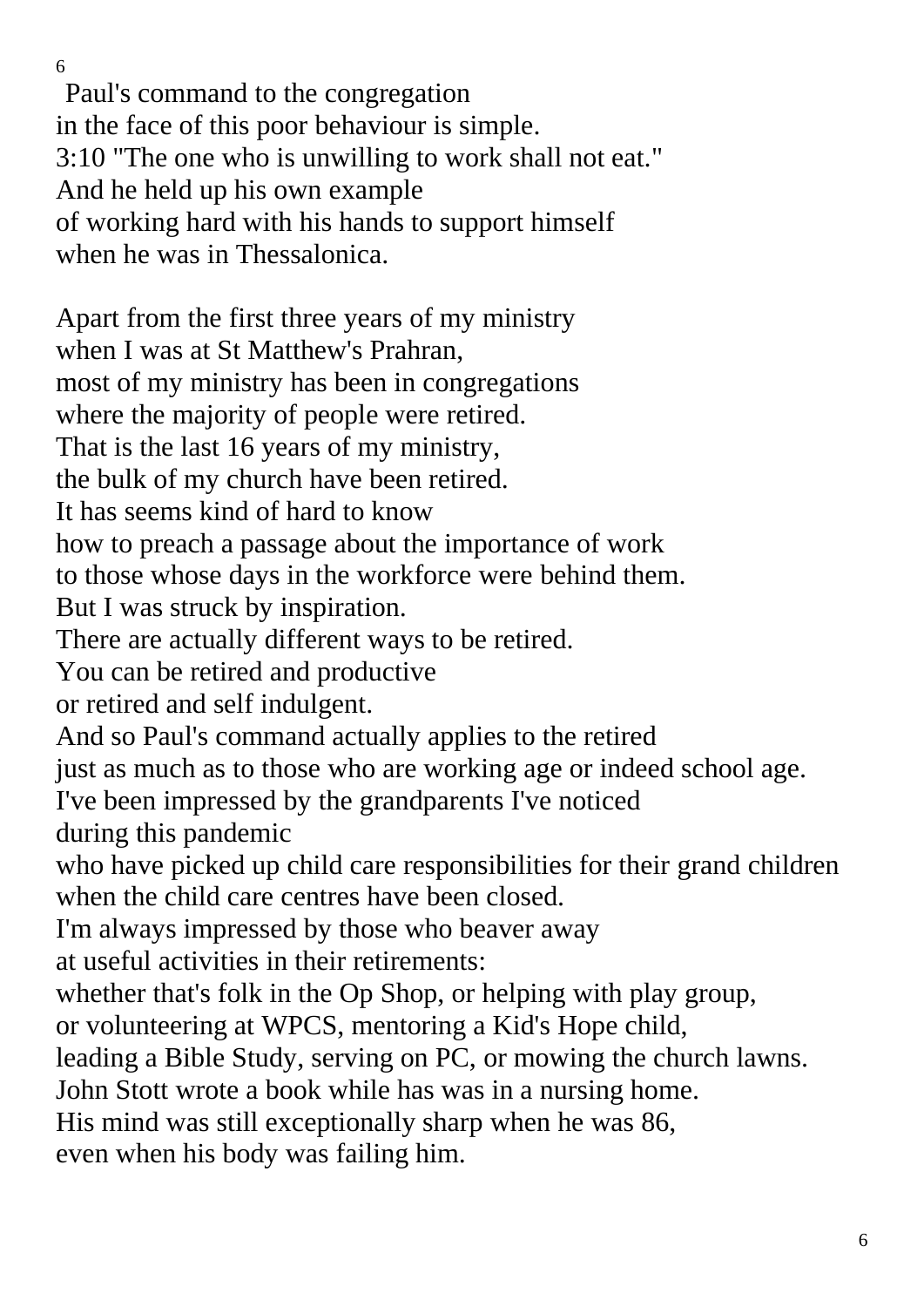Friends we don't know when Jesus is going to come back. But when he does,

we'd like to be found doing something productive.

So I've saved the tricky bit for last. What happens to those who refuse to listen to Paul's command to work for their living? This is the bit where Paul's command is very clear. There's no problem understanding it. The only problem is doing it. 3:6 "In the name of the Lord Jesus Christ, we command you brothers and sisters, to keep away from every believer who is idle and disruptive." 3:14 "Take note of everyone who does not obey our instructions in this letter. Do not associate with them, in order that they may feel ashamed." There's no problem understanding what Paul is saying here, right? If people profess Christian faith, and they refuse to live by the clear teaching of the apostles, then we are to keep away from them, to disassociate ourselves from them. I have absolutely no problem at all understanding what he's saying. And I recognise that this instruction is not isolated to this passage. You can find it in 1 Cor 5. You can find it in 2 Timothy 3. You can find it on the lips of Jesus in Mt 18. No question that this is what we are instructed to do. It's just putting it into practice that is very difficult in the church.

What are the problems?

1. The only religious organisations

that practice this kind of sanction towards the disobedient are cults. Let's not mince around.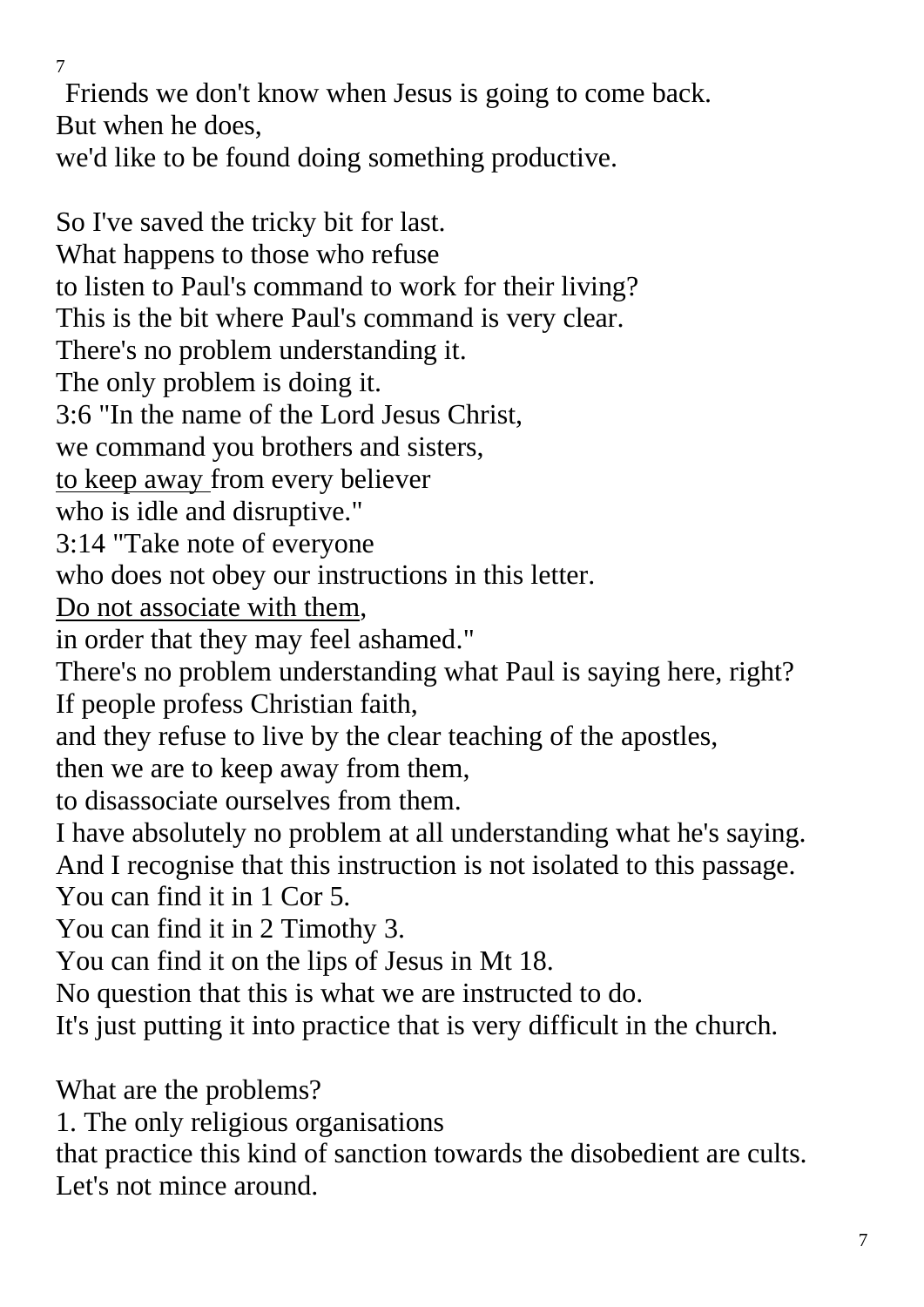The Jehovah's Witnesses do it. The Mormons do it. The Exclusive Brethren do it. No one else does it. That doesn't seem like a ringing endorsement. 2. If you engage in any sanction like this, the person who you don't associate with can just go down the road to another church. Let me tell you a story. When I started at St Matthew's Prahran, the minister there had just asked the church Treasurer to resign. She had been engaged in an adulterous affair for more than a decade. Everyone in the church knew about it. No one had done anything. They didn't feel like they could. She was doing a key job that no one else could handle. And she gave the most money towards the running of the church. Well she was asked to resign. She did resign. And she went straight down the road to another church where she was welcomed with open arms. But God grew St Matthew's in Prahran. The other church never grew. St Matt's went from 30 people to 120 people on a Sunday over the next 4 years. Despite the problems, we are called upon to do what the apostle commands us to do.

We are called upon to follow the Lord Jesus.

Jesus gave the church apostles to instruct us.

Now we do need to manage things differently

from the JWs and the Mormons.

They tend to exercise this kind of church discipline

when anyone disagrees with the church hierarchy.